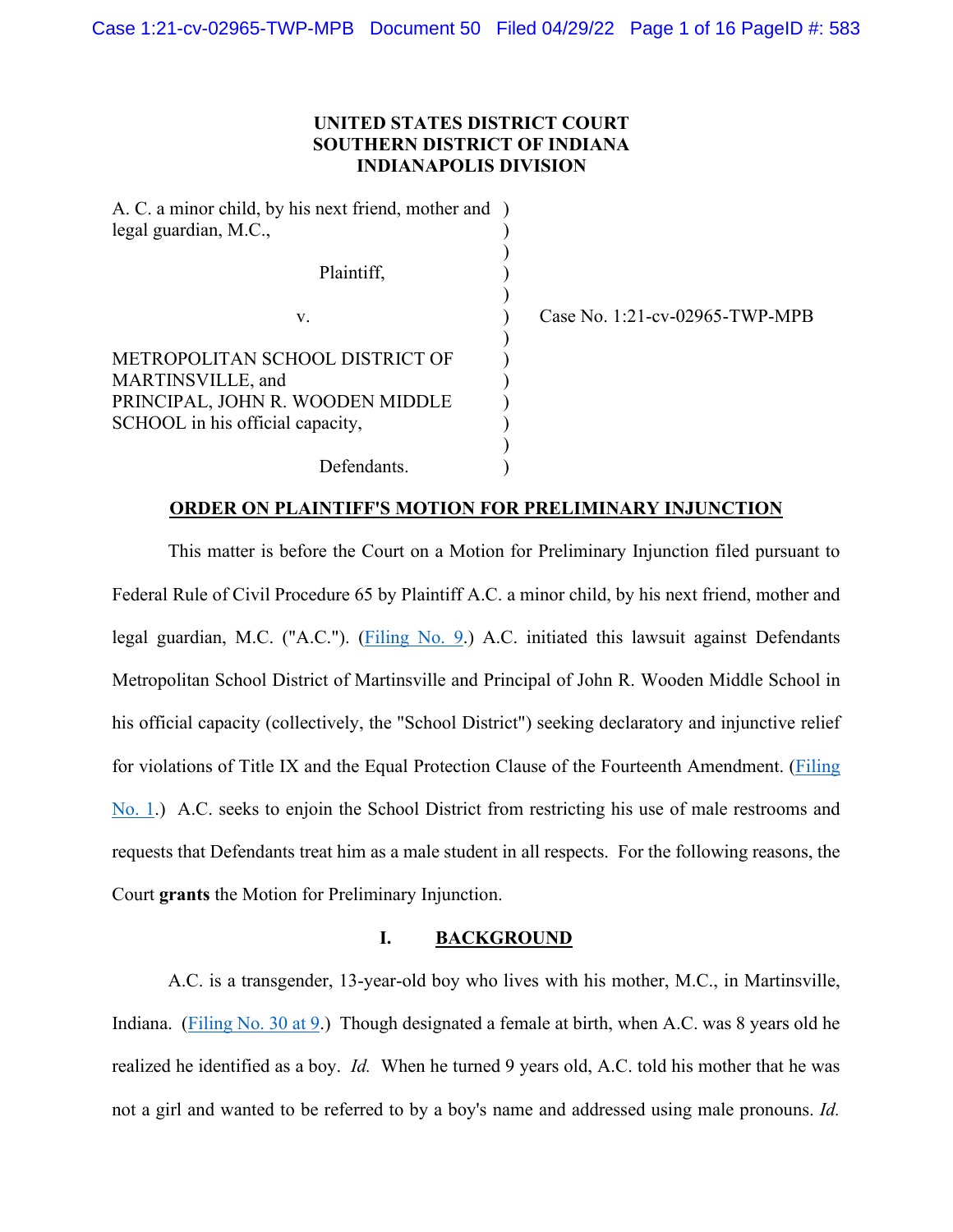From that point, A.C. was referred to by his preferred name and addressed with "he" or "they" pronouns. *Id.* A.C. also began presenting himself as a boy, wearing masculine clothing and having a masculine haircut. *Id.* Around this same time, A.C.'s mother contacted his grade school and asked that teachers refer to him by his preferred name and use male pronouns.<sup>1</sup> *Id.* at 10.

A.C. has been given the clinical diagnosis of gender dysphoria, a condition that occurs when there is a marked incongruence between a person's experienced gender and their gender assigned at birth, and is accompanied by clinically significant distress or impairment in areas of their functioning. (Filing No. 29-1 at 4.) He is under the care of physicians at the Gender Health Clinic at Riley Children's Hospital where he is being given medication for menstrual suppression; and he hopes and expects to be taking male hormones in the near future.

When A.C. began school at John R. Wooden Middle School, located within the Metropolitan School District of Martinsville, he was offered the use of the school's single-sex restroom located in the school's medical clinic. (Filing No. 30 at 11.) This accommodation, however, was not convenient for A.C. as he felt singled out and the clinic restroom was far from most of his classes. Because of the distance of the restroom, A.C. was marked tardy several times, which could have resulted in possible discipline. *Id.* at 11. A.C. began to experience anxiety, depression and stigmatization. Due to his struggles, A.C.'s stepfather called the School District and requested that A.C. be allowed to use the boys' restroom. (Filing No. 35 at 6.) The School District denied this request and stated A.C. could continue using the clinic's restroom. *Id.*

Over the frustration with the restroom access, M.C. contacted a transgender advocacy group, GenderNexus, to assist in advocating to the School District on A.C.'s behalf. (Filing No. 30

 $1$  In his opening brief, A.C. also brought claims based on staff members and substitutes referring to A.C. with his previous name and using feminine pronouns. In his reply he withdrew these claims as a basis for the preliminary injunction.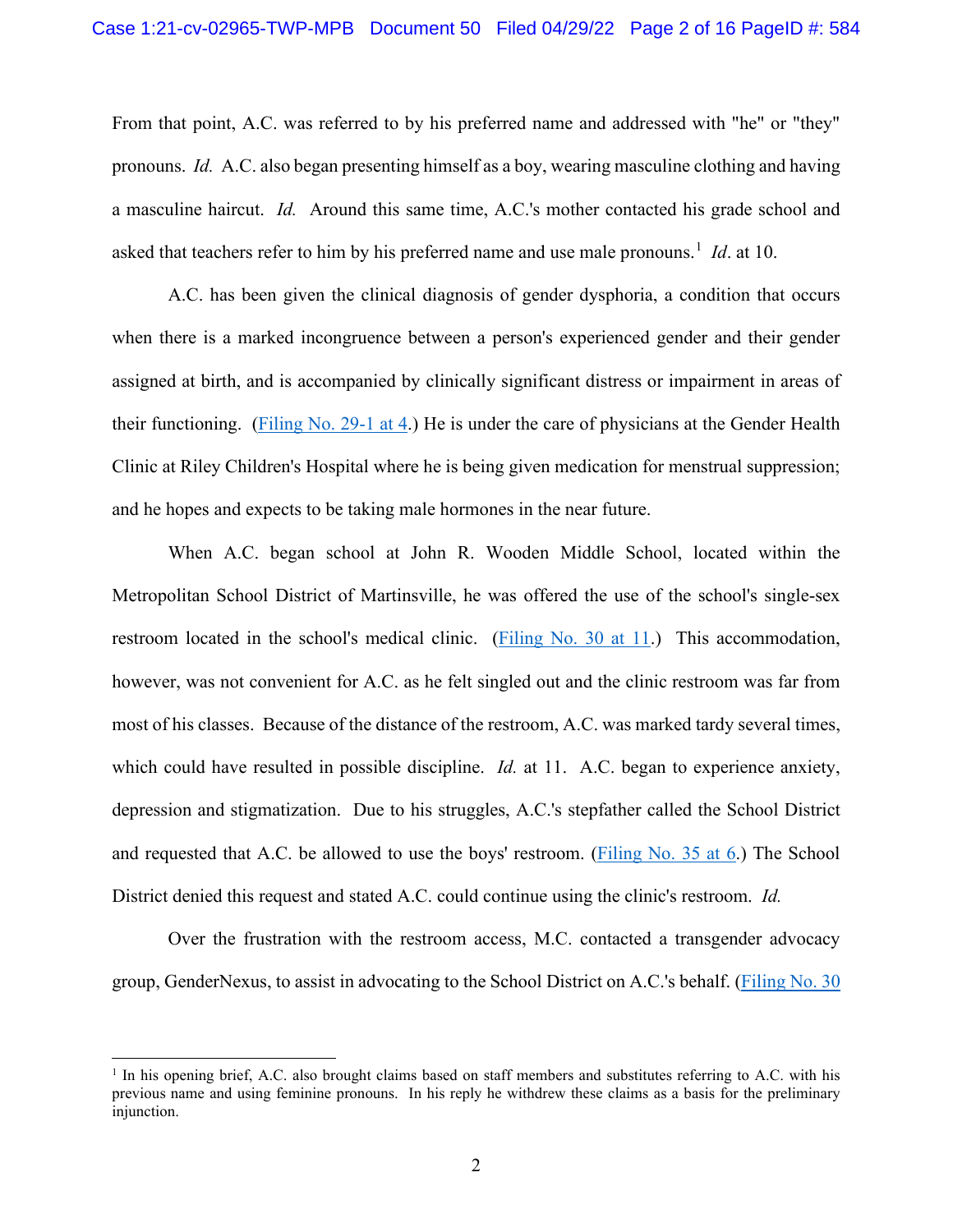at 12.) A representative from GenderNexus arranged and attended a meeting between M.C., A.C., and the School District. *Id.* The representative provided information about A.C.'s rights as a transgender student and the group discussed the need for A.C. to use the boys' restroom. *Id*. At the end of the meeting, a school counselor said he would ask "higher-ups" about the restroom request. *Id.* After conferring with the principal of the middle school, M.C. was advised that the School District would not allow A.C. to use the boys' restroom, but that it would no longer discipline A.C. for being late to class. *Id.* The counselor also noted that the School District was willing to allow A.C. to switch to remote learning. *Id.*

Contrary to the School District 's decision, A.C. began using the boys' restrooms after the meeting. *Id.* at 13. During the three weeks he was able to use the boys' restrooms, A.C. reported that he felt more comfortable at school, his attitude changed completely, and he felt better about himself. Additionally, there were no reported issues or complaints from A.C.'s classmates. *Id.* A staff member, however, saw A.C. using a boys' restroom and reported it to the administration. (Filing No. 35 at 8.) A.C. was called in for a meeting with the school counselor who reminded him that he was not allowed to use the boys' restrooms and would be punished if he continued to do so. (Filing No. 30 at 13.) The School District also advised staff that students should only be using the restrooms of the sex each student was assigned at birth or the clinic restroom. *Id.* Staff were also told to notify the front office when a transgender student requested to use the restroom during class so that student could be monitored for compliance with this policy. *Id.*

The week after his meeting with the school counselor, A.C. was called to the office to meet with the principal. *Id.* The principal told A.C. that he was not allowed to use the boys' restrooms, that he must only use the girls' restrooms or the one located in the clinic, and that he would be punished if he continued using the boys' restrooms. *Id.* at 13-14. M.C. was called during that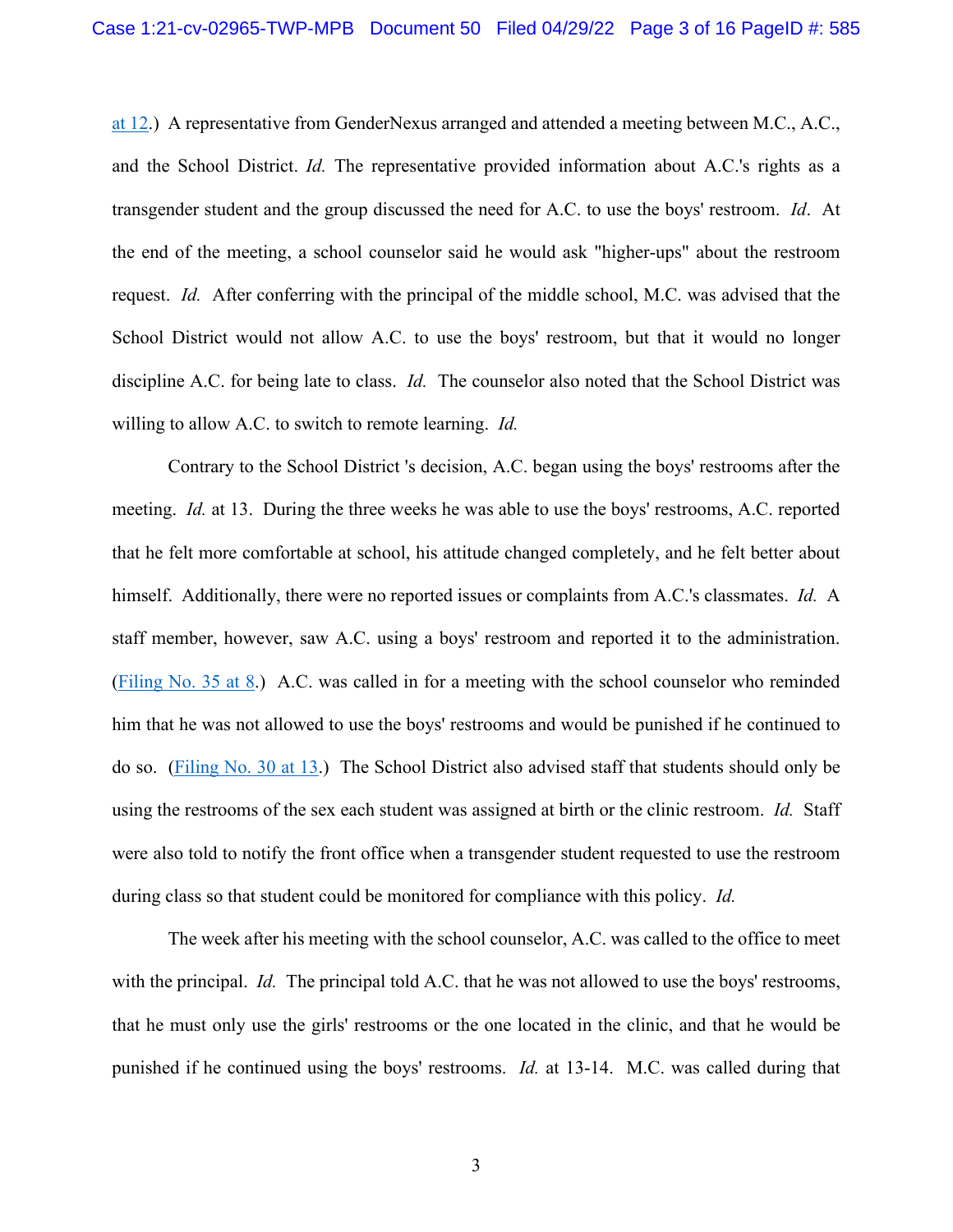meeting and told that if she wanted A.C. to use the boys' restroom, she would need to contact the school board. *Id.* at 14.

Though it was never mentioned to A.C. or his parents prior to initiating this litigation, the School District has an unofficial policy for allowing transgender students to use the bathroom that aligns with their gender on a "case-by-case" basis. *Id.* The factors used by the School District in making these decisions include how long the student has identified as transgender; whether the student is under a physician's care; if the student has been diagnosed with gender dysphoria; if the student is prescribed hormones; and if the student has filed for a legal name and gender marker change. *Id.* After learning about this policy, A.C. submitted documentation from his supervising physician, Dr. Dennis Fortenberry. *Id.* Dr. Fortenberry has not had any direct discussions with A.C., however, he is the supervising doctor at the Gender Health Clinic at Riley Children's Hospital. (Filing No. 29-1.) The School District, however, has not granted A.C. access to the boys' restrooms since receiving this information from Dr. Fortenberry. (Filing No. 30 at 14.) As a result, A.C. reports that his education is being disrupted, "he dreads going to school, is unable to focus there, and comes home depressed and humiliated." *Id.* at 15. And despite the physical discomfort, A.C. sometimes tries to go the entire day without using the restroom at all.

#### **II. LEGAL STANDARD**

"A preliminary injunction is an extraordinary remedy never awarded as of right." *Winter v. Natural Resources Defense Council, Inc.*, 555 U.S. 7, 24 (2008). "In each case, courts must balance the competing claims of injury and must consider the effect on each party of the granting or withholding of the requested relief." *Id.* (citation and quotation marks omitted). Granting a preliminary injunction is "an exercise of a very far-reaching power, never to be indulged in except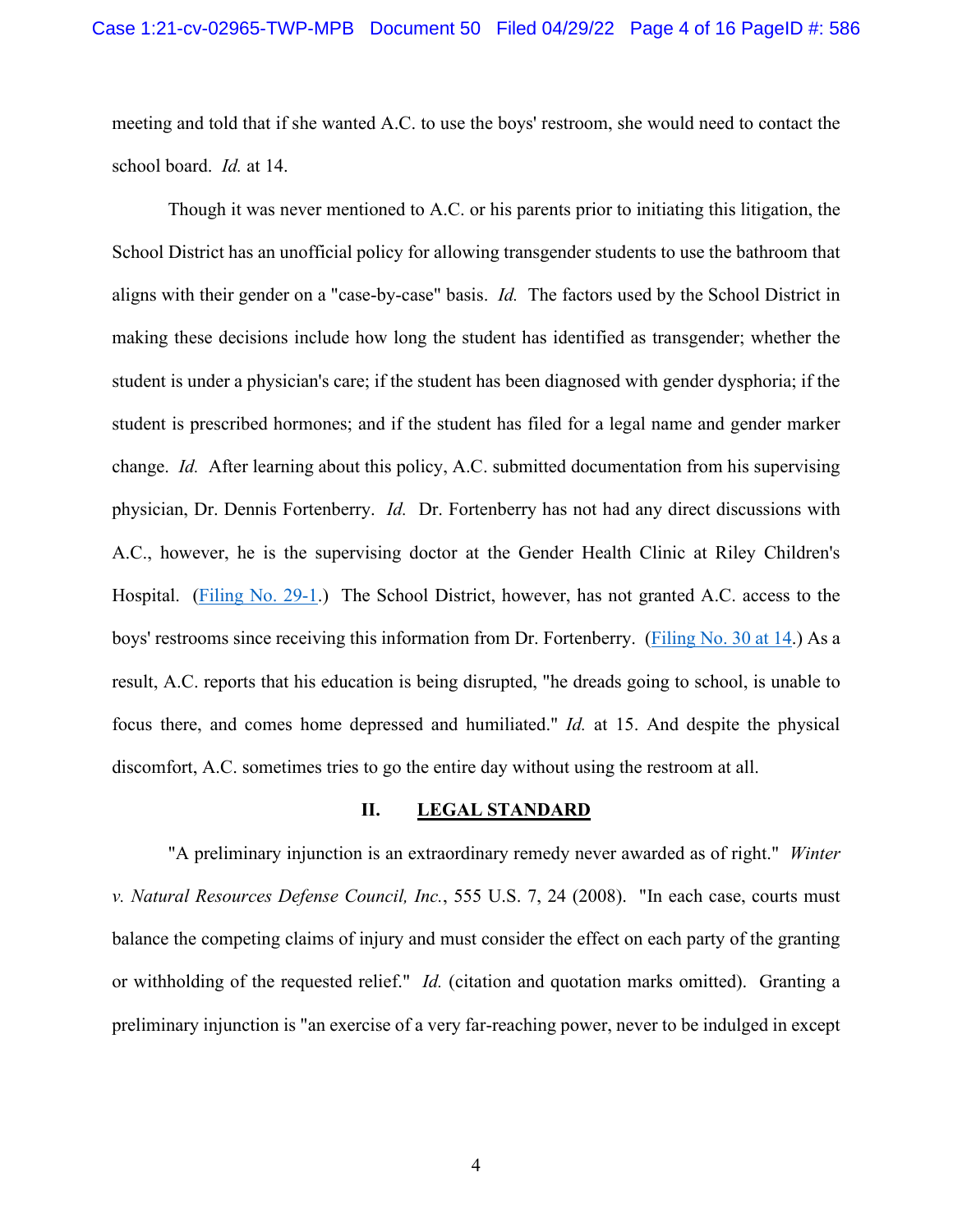in a case clearly demanding it." *Roland Mach Co. v. Dresser, Inc.*, 749 F.2d 380, 389 (7th Cir.

1984) (citation and quotation marks omitted).

To obtain a preliminary injunction, a plaintiff must establish that it has some likelihood of success on the merits; that without relief it will suffer irreparable harm. If the plaintiff fails to meet any of these threshold requirements, the court must deny the injunction. However, if the plaintiff passes that threshold, the court must weigh the harm that the plaintiff will suffer absent an injunction against the harm to the defendant from an injunction, and consider whether an injunction is in the public interest.

*Geft Outdoors, LLC v. City of Westfield*, 922 F.3d 357, 364 (7th Cir. 2019) (citations and quotation marks omitted). Courts in the Seventh Circuit employ a sliding scale approach where the greater the likelihood of success, the less harm the moving party needs to show to obtain an injunction, and vice versa. *Girl Scouts of Manitou Council, Inc. v. Girl Scouts of the United States of America, Inc.,* 549 F.3d 1079, 1086 (7th Cir. 2008).

### **III. DISCUSSION**

At this stage of the case, the only issue before this Court is whether A.C. is entitled to the preliminary injunctive relief he seeks; specifically, to use the boys' restrooms at his school.<sup>2</sup> To obtain a preliminary injunction, A.C. must establish the following factors: (1) that he is likely to succeed on the merits of both his Title IX and Equal Protection claims; (2) that he has no adequate remedy at law; (3) that he is likely to suffer irreparable harm in the absence of preliminary relief; (4) that the balance of equities tip in his favor; and (5) issuing the injunction is in the public interest. *Geft*, 922 F.3d at 364. The first two factors are threshold determinations. "If the moving party meets these threshold requirements, the district court 'must consider the irreparable harm that the nonmoving party will suffer if preliminary relief is granted, balancing such harm against the irreparable harm the moving party will suffer if relief is denied.'" *Stuller, Inc. v. Steak N Shake* 

<sup>&</sup>lt;sup>2</sup> In his Complaint, A.C. also requests that he be allowed to participate on the boys' soccer team, but given that soccer season is a number of months away, he elected to not seek injunctive relief on that issue.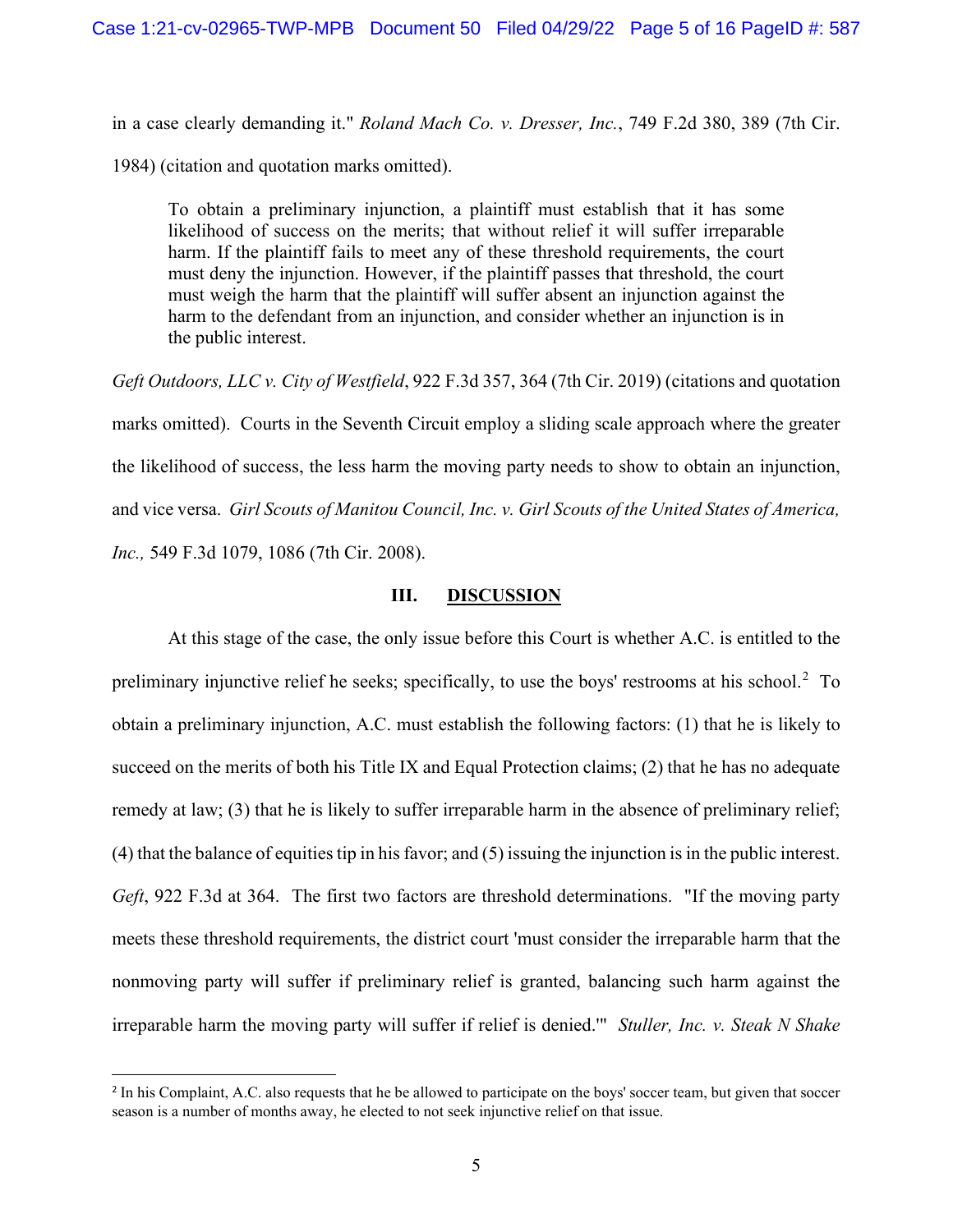*Enterprises, Inc.*, 695 F.3d 676, 678 (7th Cir. 2012) (quoting *Ty, Inc. v. Jones Group, Inc.*, 237 F.3d 891, 895 (7th Cir. 2001)). The Court will address each factor in turn.

# **A. Likelihood of Success on the Merits**

Title IX provides that "[n]o person in the United States shall, on the basis of sex, be excluded from participation in, be denied the benefits of, or be subjected to discrimination under any education program or activity receiving Federal financial assistance . . . ." 20 U.S.C. § 1681(a). To support a Title IX claim, a plaintiff must show (1) that the educational institution intentionally discriminated against the plaintiff based on the plaintiff's sex, and (2) that "gender was a motivating factor in the decision to impose the discipline." *Doe v. Indiana Univ.-Bloomington*, 2019 WL 341760, at \*8 (S.D. Ind. Jan. 28, 2019) (quoting *King v. DePauw Univ.*, 2014 WL 4197507, at \*10 (S.D. Ind. Aug 22, 2014)). The formative question the Court must answer is "do the alleged facts, if true, raise a plausible interference that [the School District] discriminated against [A.C.] on the basis of sex?" *Doe v. Purdue Univ.*, 928 F.3d 652, 667-668 (7th Cir. 2019).

The Seventh Circuit has held that discrimination against a person on the basis of their transgender status constitutes discrimination based on sex, which is prohibited by both Title IX and the Equal Protection Clause. (Filing No. 30 at 16-17.) In *Whitaker ex rel. Whitaker v. Kenosha Unified Sch. Dist. No. 1 Bd. of Education*, 858 F.3d 1034 (7th Cir. 2017), a transgender student alleged that a policy barring him from using the boys' restroom violated Title IX and the Equal Protection Clause of the Fourteenth Amendment. *Id.* at 1039. The district court granted a preliminary injunction in favor of the student, and the Seventh Circuit agreed. *Id.* The Seventh Circuit held that a school policy that subjects transgender students to different rules, sanctions, and treatment than non-transgender students violates Title IX. *Id.* at 1049-50.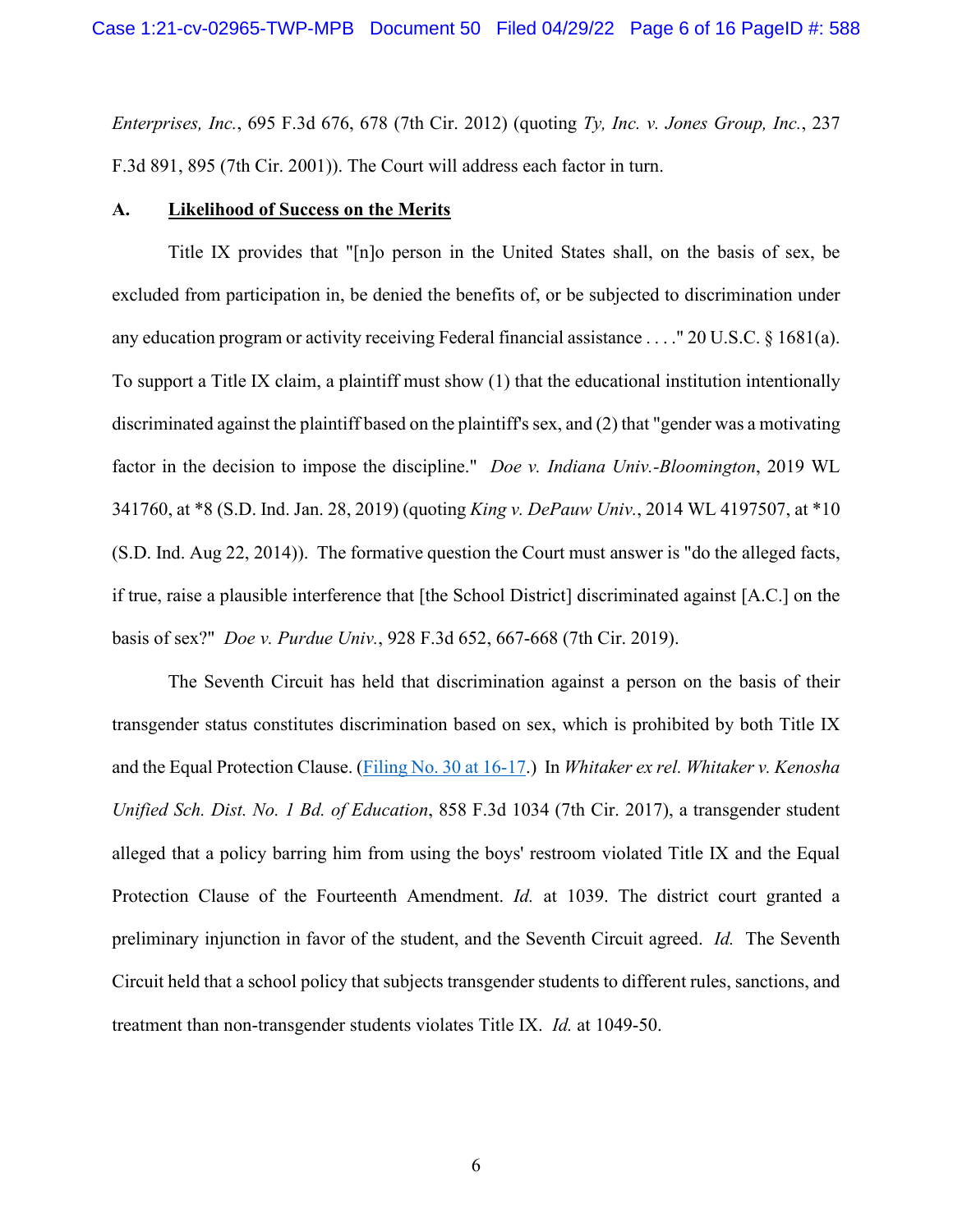A.C. contends that the Seventh Circuit's decision in *Whitaker* "makes plain that denying A.C. the ability to use the boys' restrooms in his school violates Title IX." (Filing No. 30 at 19.) "A policy that requires an individual to use a bathroom that does not conform with his or her gender identity punishes that individual for his or her gender non-conformance, which in turn violates Title IX . . . . Providing a gender-neutral alternative is not sufficient to relieve the School District from liability, as it is the policy itself which violates the Act." *Whitaker*, 858 F.3d at 1049-50. A.C. asserts that just like in *Whitaker*¸ the School District is punishing him for his transgender status and, as the Seventh Circuit has made clear, this violates Title IX. (Filing No. 30 at 21.)

A.C. argues that he will succeed on his Equal Protection claim. *Id.* at 25. As his status as transgender is a classification based on sex, he contends the School District's action is subjected to a form of heightened scrutiny that is somewhere in between rational basis and strict scrutiny. *Id.* With intermediate scrutiny, "the burden rests with the state to demonstrate that its proffered justification is exceedingly persuasive," which requires the state to show that the "classification serves important governmental objectives and that the discriminatory means employed are substantially related to the achievement of those objectives." *Whitaker*, 858 F.3d at 1050-51.

A.C. contends the decision of the School District to deny A.C. access to the boys' restrooms was based on concerns about "privacy." *Id.* at 26-27. He points out that in *Whitaker* the court addressed alleged privacy concerns, rejected those concerns and determined that they were "insufficient to establish an exceedingly persuasive justification for the classification." *Id.* Other courts have reached the same conclusions, both for other transgender students seeking restroom access, as well as for non-transgender students seeking to prohibit students from using the restrooms associated with their gender identities. *Id.* at 28 (citing *Parents for Privacy v. Barr*, 949 F.3d 1210 (9th Cir. 2020); *Doe by & through Doe v. Boyertown Area Sch. Dist.*, 897 F.3d 518 (3d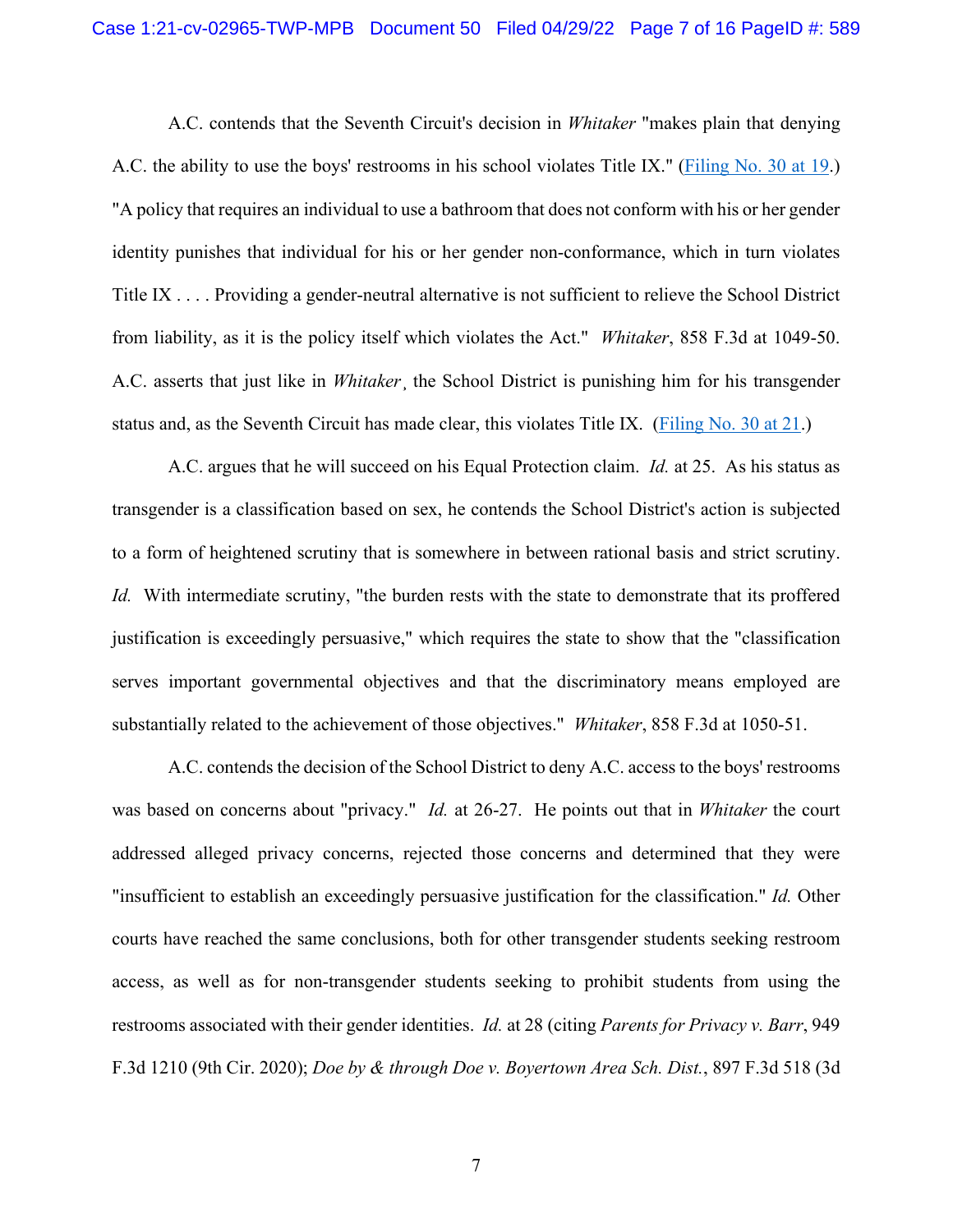Cir. 2018)). For all these reasons, A.C. contends that he will also be successful on his equal protection claim.

In response, the School District argues that A.C.'s request to use the boys' restrooms is unlikely to succeed because Title IX expressly allows institutions to provide separate restroom facilities on the basis of sex. (Filing No. 35 at 13.) The School District contends that Title IX's implementing regulations expressly state that institutions "may provide separate toilet, locker room, and shower facilities on the basis of sex, but such facilities provided for students of one sex shall be comparable to such facilities provided for students of the other sex." 34 C.F.R. § 106.33. The School District asserts that Title IX expressly permits the segregation of facilities on the basis of enduring biological differences in areas where biological differences matter. (Filing No. 35 at 14.) Arguing that it is consistent with these regulations, the School District argues that it is complying with Title IX. *Id.*

The School District argues that A.C. overly relies on the Seventh Circuit's decision in *Whitaker* and that it should be disregarded for four reasons. *Id.* at 16. First, the Seventh Circuit has criticized *Whitaker* for using the wrong standard of review. *Id.* (citing *Ill. Republican Party v. Pritzker*, 973 F.3d 760, 762-63 (7th Cir. 2020)). Because of this, the School District argues that the discussion of the merits in *Whitaker* should have no precedential value. *Id.*

Second, the School District argues that the court's analysis in *Whitaker* is put in doubt by the United States Supreme Court's decision in *Bostock v. Clayton Cnty, Georgia*, 140 S. Ct. 1731 (2020). *Id.* While the Seventh Circuit looked to Title VII in deciding *Whitaker*, the School District contends that in *Bostock*, the court expressly declined to extend its ruling as it pertained to sex discrimination in the workplace (which is prohibited by Title VII) to issues pertaining to sex assigned restrooms and locker rooms (which are expressly permitted by Title IX). *Id.*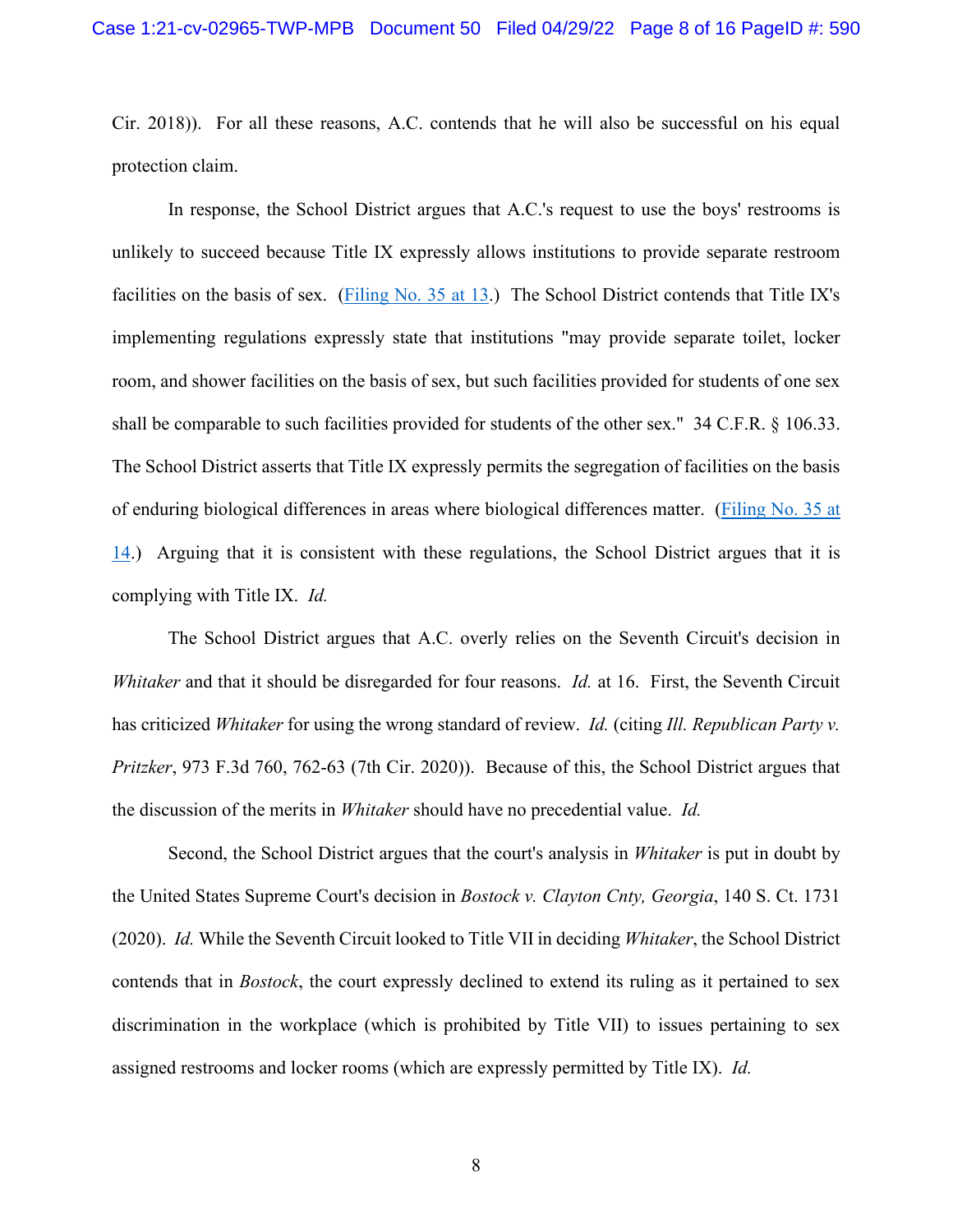Third, the School District argues that the *Whitaker* analysis assumed that the sex stereotyping framework borrowed from Title VII applies in the Title IX restroom context, which *Bostock* does not embrace. *Id.* at 17. The School District asserts that the Supreme Court "specifically reserved this very issue for another day, and *Whitaker* offers no help in understanding why the distinction is 'on the basis of sex.'" *Id.* The School District contends that if requiring students to use restrooms based on sex is unlawful sex stereotyping, then Title IX is itself unlawful. *Id.*

And finally, the School District argues that its position cannot be characterized as sex stereotyping. The School District contends that, consistent with Title IX and its regulations, the School District's position is based on Title IX allowing schools to separate restroom facilities on the basis of sex. *Id*. The School District also asserts that this aligns with the testimony of A.C.'s own expert, who acknowledges that sex is different than gender. *Id.*

The School District also argues that A.C. will not be successful on his Equal Protection claim. *Id.* at 18. The School District agrees that its classification is subject to intermediate scrutiny, but that it can meet the two requirements: (1) that the classification serves important governmental objectives; and (2) the discriminatory means employed are substantially related to the achievement of those objectives. *Id.* (citing *United States v. Virginia*, 518 U.S. 515, 533 (1996)).

The School District first contends that the policy or practice of separate facilities "serves important objectives of protecting the interests of students in using the restroom away from the opposite sex and in shielding their bodies from exposure to the opposite sex." *Id.* Citing a variety of cases on the issue of privacy, the School District argues that if the approach to protect privacy does not satisfy constitutional scrutiny, then neither does Title IX's facilities provisions. *Id.* at 19.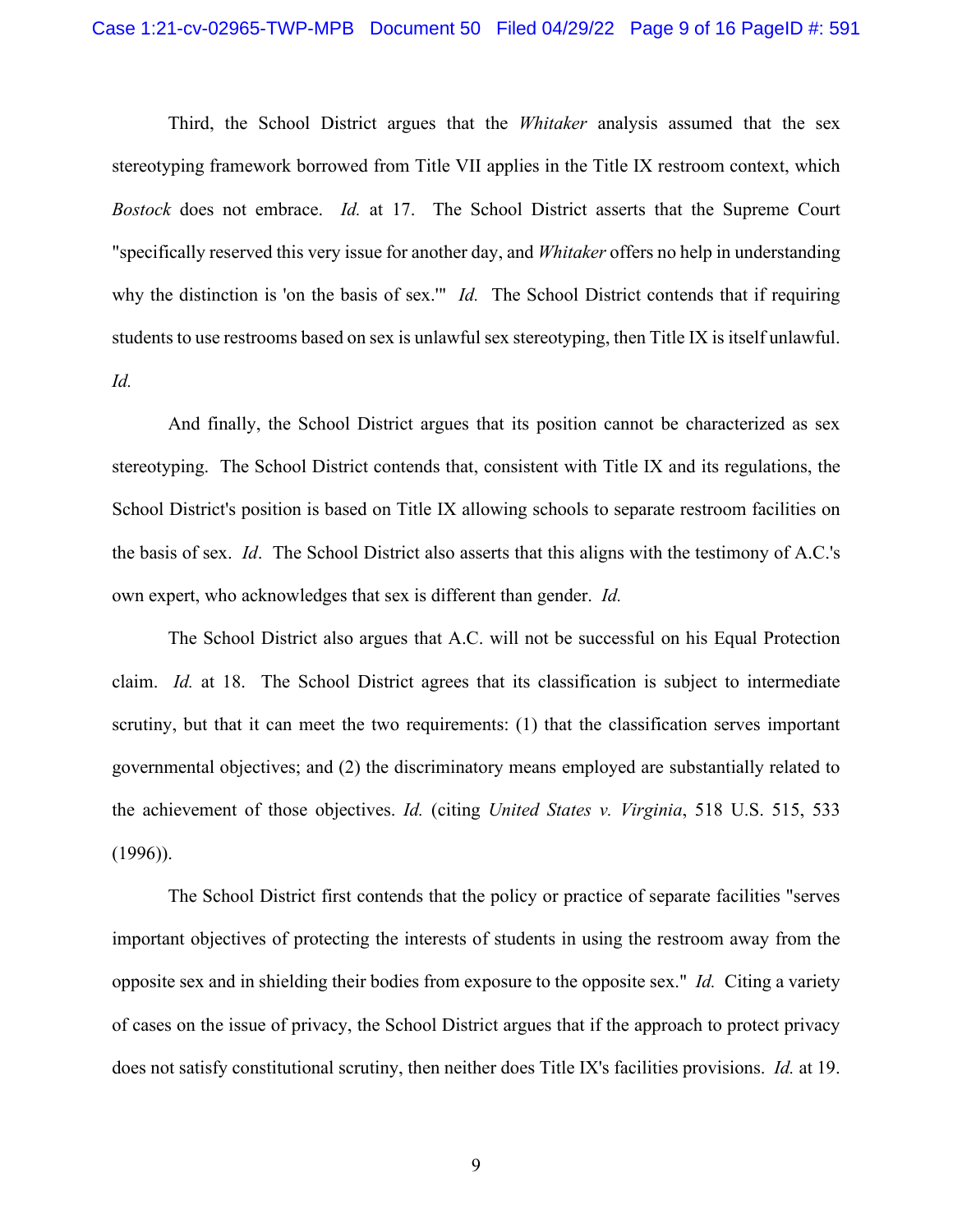Next, the School District argues that its policy is also substantially related to the achievement of these objectives, as it requires that students use the restroom in a separate space from the opposite sex and that this protects against exposure of a student's body to the opposite sex. *Id.* The School District argues that this position does not violate Equal Protection and weighs against granting an injunction. *Id.* at 19-20. Additionally, the School District asserts that any reliance on the Seventh Circuit's decision in *Whitaker* is unreliable as the "analysis wrongly applies Title VII jurisprudence in an area in which the U.S. Supreme Court has not yet gone." *Id.* at 20.

The School District lastly argues that, to the extent *Whitaker* applies, its position of making an individualized determination as to whether a student who identifies as transgender will be allowed access to restrooms different than their sex complies with the law. *Id.* The School District was not provided the type of information it needed prior to the initiation of the lawsuit. *Id.* at 21. Additionally, unlike the plaintiff in *Whitaker* who was a high schooler, the School District A.C. is only a seventh grader and is "less mature" and only "on the threshold of awareness of human sexuality." *Id*. A.C. has not received hormones and at the time this action was filed, he had not completed a legal name and gender marker change. *Id.* At the time of oral argument, A.C.'s legal name change had been granted by the state court; however, on the same day as oral arguments, his gender marker change request was denied by the state court. (Filing No. 41.) Given these differences, as well as the Supreme Court failing to discuss or decide the issue in *Bostock*, the School District argues that it complied with the law in its initial determination to deny A.C. access to the boys' restrooms and in continuing to seek additional information that may alter that determination. (Filing No. 35 at 21.)

The Court finds that A.C. has established a likelihood of success on the merits of his claims. For all its arguments presented both in its briefing and at oral argument, the School District has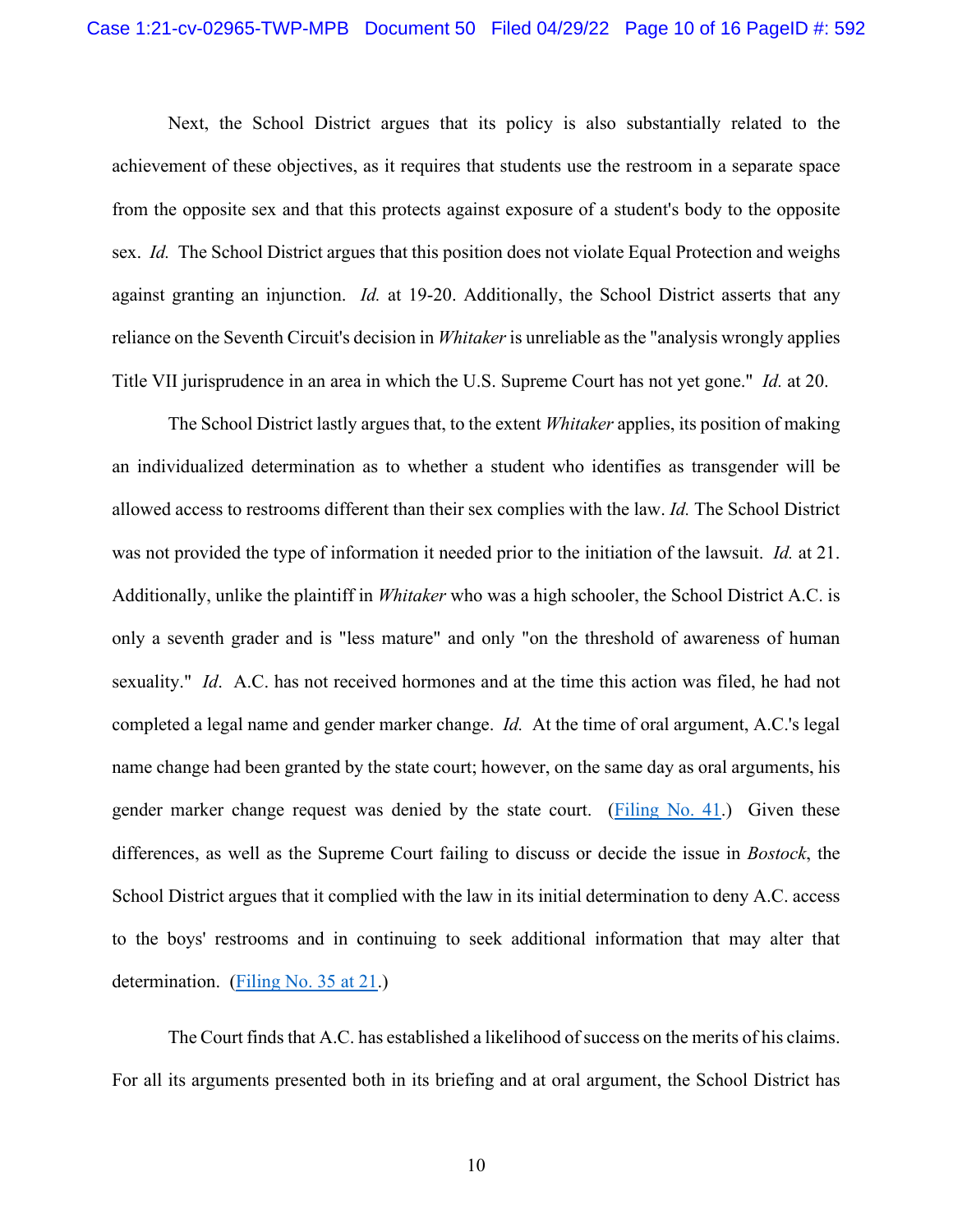provided no convincing argument that *Whitaker* does not control and favors A.C.'s likely success on his claims. Whitaker remains good law and thus is binding on this court.<sup>3</sup>

And the School District appears to confuse its Title IX compliance of maintaining separate sex restrooms with the claims A.C. is alleging in this case. A.C.'s claims are based on the School District's treatment of him as an individual, not a complaint that the School District lacks appropriate facilities. A.C. has not requested that additional facilities be built, or the current ones be redesignated in any way. Rather, he is seeking to use those facilities that already exist and align with his gender identity; his claim is solely that the School District is forbidding him from doing so.

Additionally, the School District's arguments that it was not provided enough information prior to the initiation of this lawsuit, as well as its arguments about A.C. not receiving hormones and a gender marker change, fail to undermine the likely success of A.C.'s claims. The School District's transgender policy is unwritten and was not provided to A.C. until *after* the initiation of this lawsuit. Further, there was no evidence presented that taking hormones and receiving a gender marker change on one's birth certificate are required prerequisites to identify as a transgender person, much less that either of these factors would automatically authorize A.C. to use the boys' restrooms. In fact, at oral argument, counsel for the School District was unable to say whether a gender marker change or receiving hormones would be enough for the School District to change its decision regarding A.C. using the boys' restrooms. Instead, counsel was only able to say that he thought it would have "significant impact" on the decision.

<sup>3</sup> The Court perceives that the School District is aware of the controlling nature of *Whitaker* given that at oral argument counsel for the School District admitted that this Court "isn't in a position to overrule *Whitaker*" and made clear that the arguments were being presented "for the purposes of our record . . . if this did go up on appeal."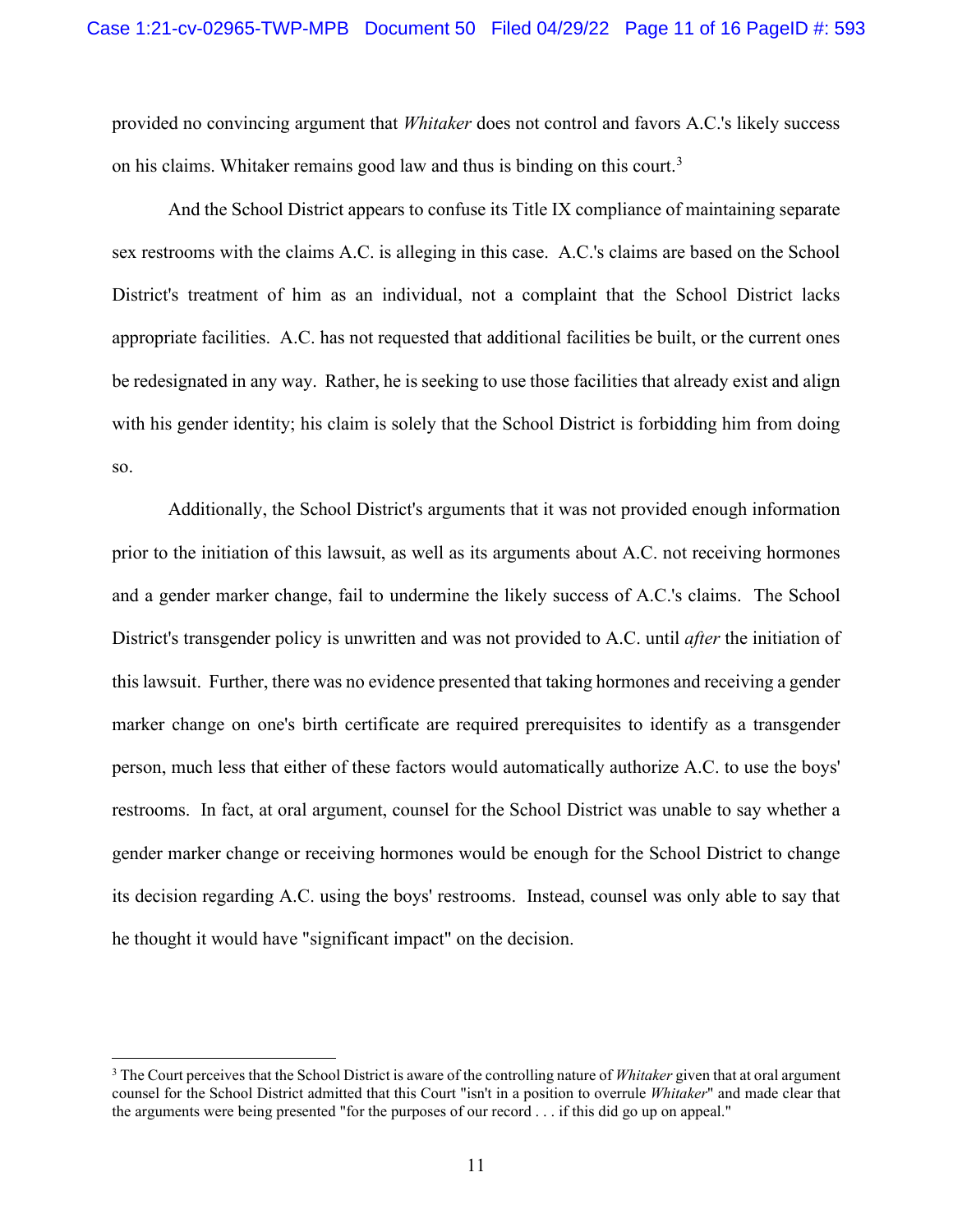Given the evidence before this Court and the controlling precedent from the Seventh Circuit, the Court finds that A.C. has established a likelihood of success on the merits of both his Title IX and Equal Protection claims.

### **B. Irreparable Harm, Inadequate Remedy at Law, and Balance of Harms**

As argued by A.C., it is well-established that the denial of constitutional rights is irreparable harm in and of itself. (Filing No. 30 at 29.) Based on a violation of his equal-protection rights, A.C. contends that he has established irreparable harm. *Id.* at 30. Additionally, A.C. asserts that he has established that the School District 's actions caused him ongoing emotional harm and distress, for which there is no adequate remedy at law. *Id.*

A.C. also argues that because he has established a substantial likelihood of success on the merits, "no substantial harm to others can be said to inhere" from the issuance of an injunction. *Id.* at 32 (citing *Déjà vu of Nashville, Inc. v. Metro. Gov't of Nashville*, 274 F.3d 377, 400 (6th Cir. 2001)). An injunction will only force the School District to conform its conduct to the requirements of the Constitution and federal law, which cannot be harmful to the School District. *Id.*

In response, the School District argues that the balance of harms weighs against A.C.'s request to have access to the boys' restrooms. (Filing No. 35 at 22.) The School District notes that it has made accommodations to allow A.C. more time to use the restroom, and the fact that he may occasionally be late to class is not evidence of irreparable harm. *Id.* The School District disputes that A.C. has been ostracized for the use of the clinic's restroom, and points out that unlike the single restroom accessible for Whitaker which invited more scrutiny and attention from peers, the clinic restroom is available for use by all students with permission from the school nurse. *Id.* It argues Concerning A.C.'s expert, the School District asserts that Dr. Fortenberry,

has not participated in the care of A.C., has not had any direct discussion with A.C. or M.C., has not performed any individualized assessment as to the severity of harm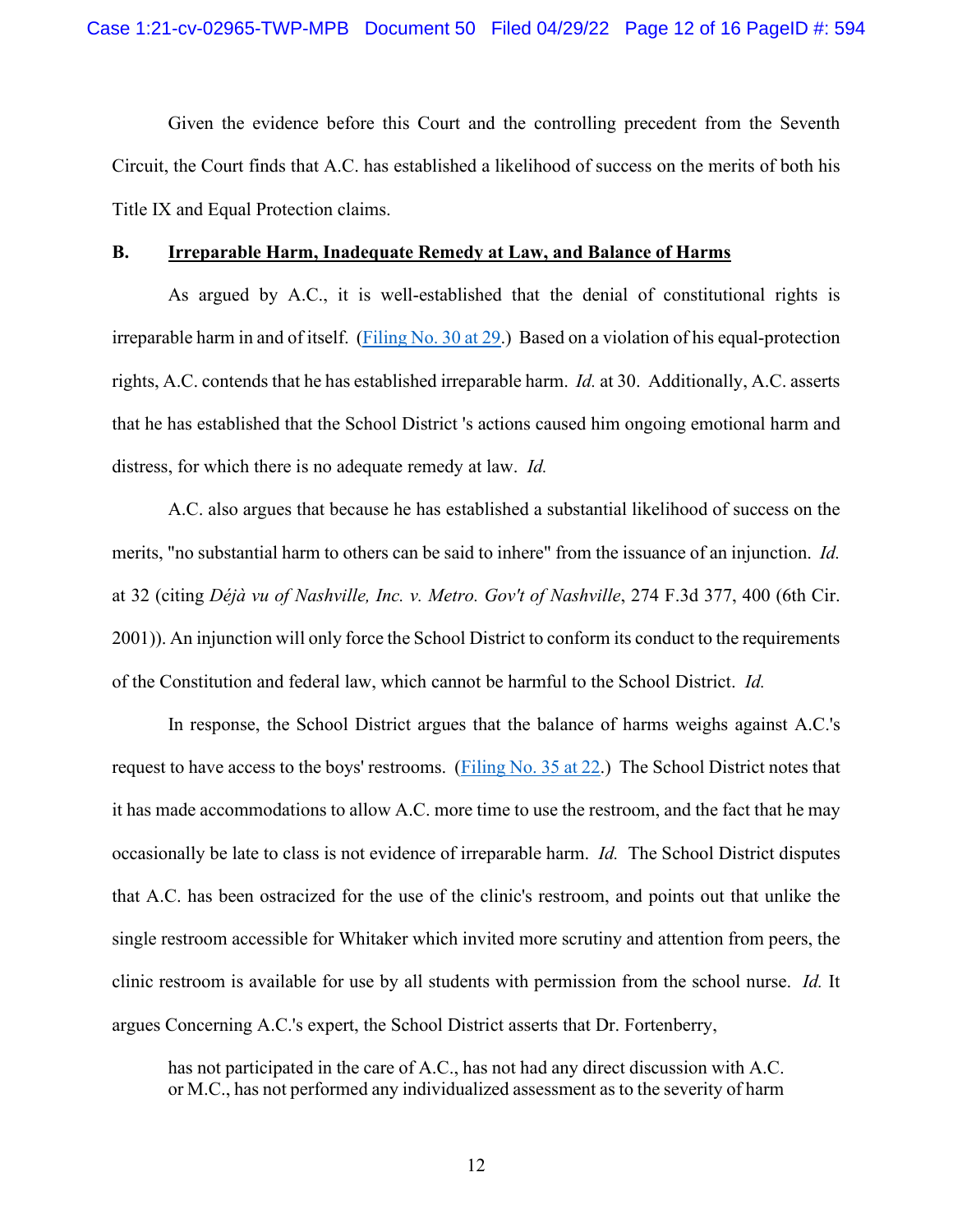that A.C. will experience if not allowed to access the boys' restroom, and has not performed an individualized assessment of the reduction of harm if A.C. is allowed access to the boys' restroom.

*Id.* Finally, the School District argues the balance of harms analysis favors maintaining the status quo. *Id.* at 23. Granting "unrestricted access" to A.C. to use the boys' restrooms would violate the privacy interests of other students and classmates, as well as cause the School District to be unable to rely on Title IX's regulations. *Id.*

The Court is not persuaded by the School Districts arguments. Although any student may use the restroom in the clinic, in order to do so the student (including A.C.) must enter the health clinic, ask permission from the school nurse and then sign in before they may use that restroom. This process appears to invite scrutiny and attention. In support of his Motion, A.C. provided a declaration in which he described feeling stigmatized and that being excluded from the boys' restrooms "worsens the anxiety and depression" caused by his gender dysphoria and makes him feel isolated. (Filing No. 29-3 at 5.) He affirms that the School District's decision "makes being at school painful." *Id.* A.C.'s mother also reported that the issues with the restroom have been emotionally harmful to A.C. and that she is concerned for the possible medical risks associated with him trying not to use the restroom during school. (Filing No. 29-2 at 6.) Like other courts recognizing the potential harm to transgender students, this Court finds no reason to question the credibility of A.C.'s account and that the negative emotional consequences with being refused access to the boys' restrooms constitute irreparable harm that would be "difficult—if not impossible—to reverse." *J.A.W. v. Evansville Vanderburgh Sch. Corp.*, 323 F. Supp. 3d 1030, 1039 (S.D. Ind. 2018) (quoting *Michigan v. U.S. Army Corps of Engineers*, 667 F.3d 765, 788 (7th Cir. 2011). Likewise, a presumption of irreparable harm exists for some constitutional violations. *See Ezell v. City of Chicago*, 651 F.3d 684, 699 (7th Cir. 2011).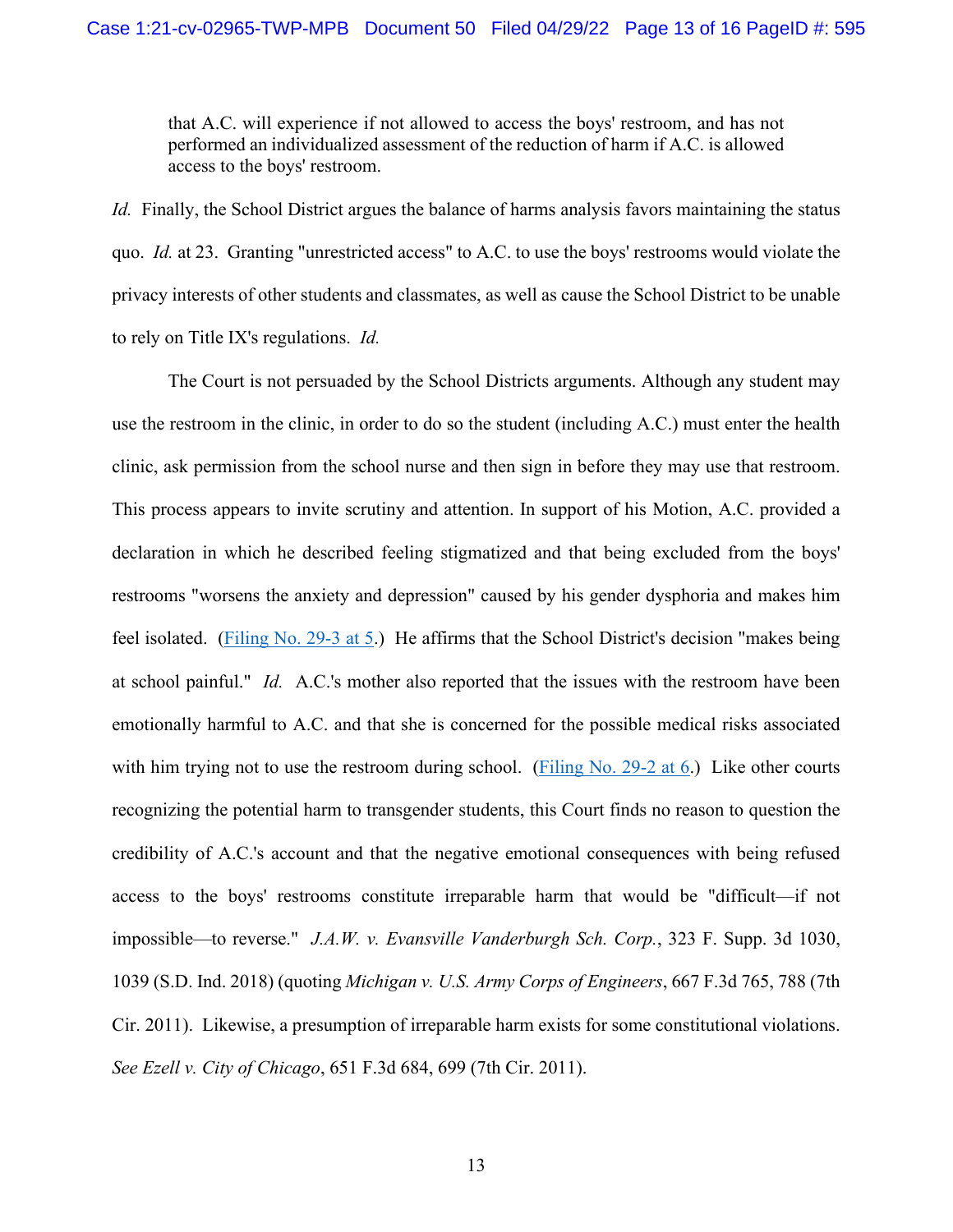Additionally, the Court finds that there is no adequate remedy at law to compensate A.C. for the harm he could continue to experience. While monetary damages may be adequate in the case of tort actions, the emotional harm identified by A.C. could not be "fully rectified by an award of money damages." *J.A.W.*, 323 F. Supp. 3d at 1039-40; *see also Whitaker*, 858 F.3d at 1054.

Finally, the Court must evaluate the balance of harms to each party. While A.C. has provided evidence of the harm he will likely suffer, the School District's alleged potential harm is unsupported. No student has complained concerning their privacy. The School District's concerns with the privacy of other students appears entirely conjectural. No evidence was provided to support the School District's concerns, and other courts dealing with similar defenses have also dismissed them as unfounded. *See Whitaker*, 858 F.3d at 1052; *J.A.W.*, 323 F. Supp. 3d at 1041. Moreover, the School District's concerns over privacy are undermined given that it has already granted permission for other transgender students to use the restroom of their identified gender, and it has presented no evidence of problems when the other transgender student have used restrooms consistent with their gender identity.

Because A.C. has demonstrated that he will likely suffer irreparable harm, and the School District has failed to support its claims of prospective harm, the Court finds that the balance weighs in favor of granting A.C.'s request.

# **C. Public Interest**

Finally, A.C. argues that "[t]he public interest is also furthered by the injunction here, as an injunction in favor of constitutional rights and the rights secured by Title IX is always in the public interest. (Filing No. 30 at 33.) In response, the School District argues that public policy weighs in its favor. Based on its assertion that Title IX favors the separation of facilities, the School District contends that its policy furthers the interest of personal privacy. (Filing No. 35 at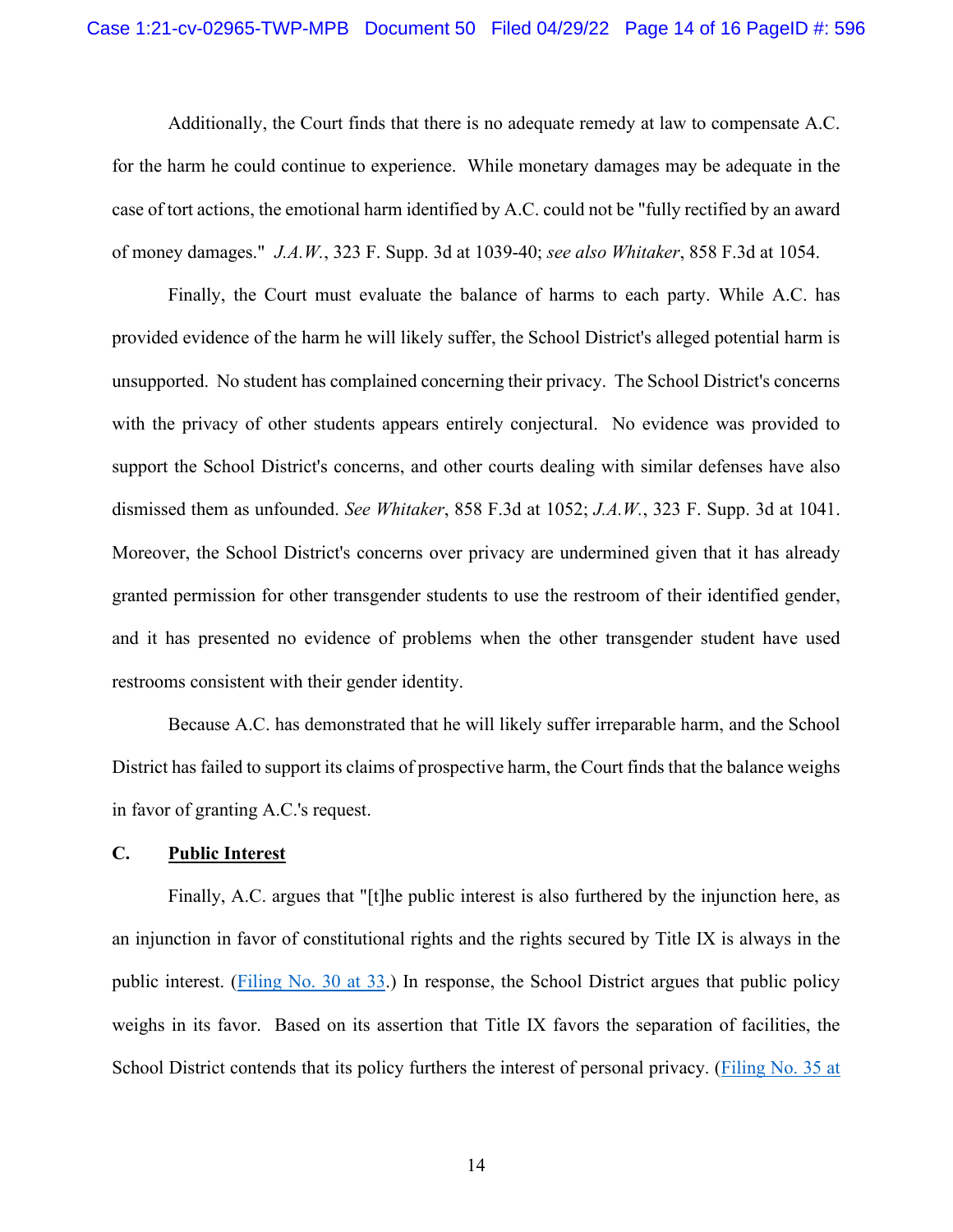24.) The School District argues "[t]o the extent that Title IX should not allow the separation of such facilities, that decision should be made through elected representatives in Congress, using clearly understood text, or through the notice and comment process for the revision of federal regulations required by the Administrative Procedure Act." *Id.*

While acknowledging that the public interest favors furthering individual privacy interests, the Court does not believe that granting A.C. access to the boys' restrooms threatens those interests. The restrooms at the middle school have stalls and as argues by A.C.'s counsel, restrooms are an area where people are usually private which minimizes exposure of a student's body to the opposite sex. Since he was eight years old, A.C. has identified as male, and has dressed as a boy and had a boy haircut. He is under a physician's care, has been diagnosed with gender dysphoria, and has been granted a legal name. The School District's arguments regarding its facilities again confuses the basis of A.C.'s claim, which is solely based on the School District's treatment of him as an individual. Having determined that granting A.C.'s Motion is in the public interest, as well as A.C. establishing the other required factors, the Court finds that A.C.'s requested preliminary injunction should be **granted**.

#### **IV. CONCLUSION**

The overwhelming majority of federal courts—including the Court of Appeals for the Seventh Circuit— have recently examined transgender education-discrimination claims under Title IX and concluded that preventing a transgender student from using a school restroom consistent with the student's gender identity violates Title IX. This Court concurs. For the reasons stated above, A.C.'s Motion for Preliminary Injunction (Filing No. 9) is **GRANTED**. The School District shall permit A.C. to use any boys' restroom within John R. Wooden Middle School.

#### **SO ORDERED.**